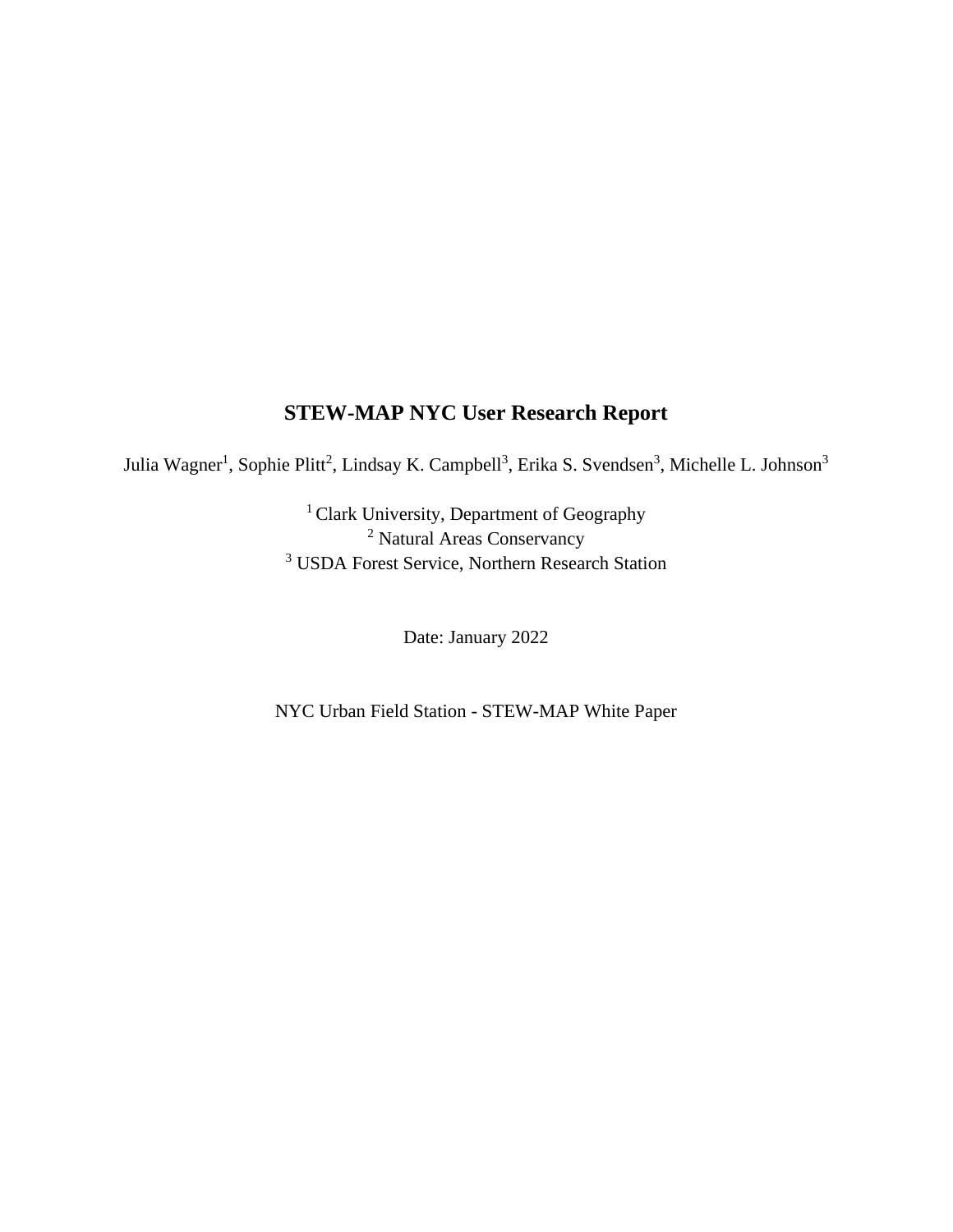### **Executive Summary**

#### **Aims**

User research is a cornerstone of digital technology development. User experience (UX) designers work to tailor new technologies and softwares to facilitate intuitive and seamless interactions with their products. With consideration for new capacities in data capture, cleaning, and visualization, the STEW-MAP team sought to re-evaluate its survey methodology and digital visualization tools. By systematically engaging STEW-MAP users in our evaluation and adaptation of the project, we opened up the deployment of UX methods towards 1) more nuanced co-production of stewardship research, and 2) more effective research dissemination.

### **Methods**

We conducted nine virtual, semi-structured user interviews with existing (4), potential (3), and advisory (2) STEW MAP NYC users in July and August 2021. Interviews were voluntary, confidential and covered the following topics:

- Focused on the user as a practitioner, soliciting further information about their projects and engagement with stewardship and community partnership in New York City.
- Gave a guided tour of the STEW-MAP web dashboard user interface, using the screen share feature of the virtual meeting software.
- Asked for user impressions about the functionality of the data as well as the web-based dashboard user interface.

#### **Findings**

#### *Dashboard Use Cases*

● **Existing use case: Spatial directory**

Existing users predominantly used the STEW-MAP web map and dashboard as a spatiallyinformed directory. The STEW-MAP dashboard helped them assess the "stewardship landscape" of certain areas of the city. Practitioners used the platform to identify groups working in and around particular areas of interest, such as a neighborhood or a park, with the aim to establish community partnerships.

### ● **Existing use case: Asset mapping**

Existing users also sought the STEW-MAP dashboard to conduct high-level analysis to support fundraising and justify program implementation. Some users sought to identify stewardship groups as a community "asset" so that they may support and contextualize program implementation in a specific area.

#### ● **Potential use case: Stewardship index**

Many users suggested wishing to see distillations of the stewardship information that identified a 'meaningful' stewardship metric for neighborhoods from which they could base their policies and programs. With this in mind, one approach to enhancing practitioner use would be to develop a 'stewardship index' or integrate stewardship data with existing indices to guide the meaningful integration of stewardship into urban natural resource planning and policy/program-making.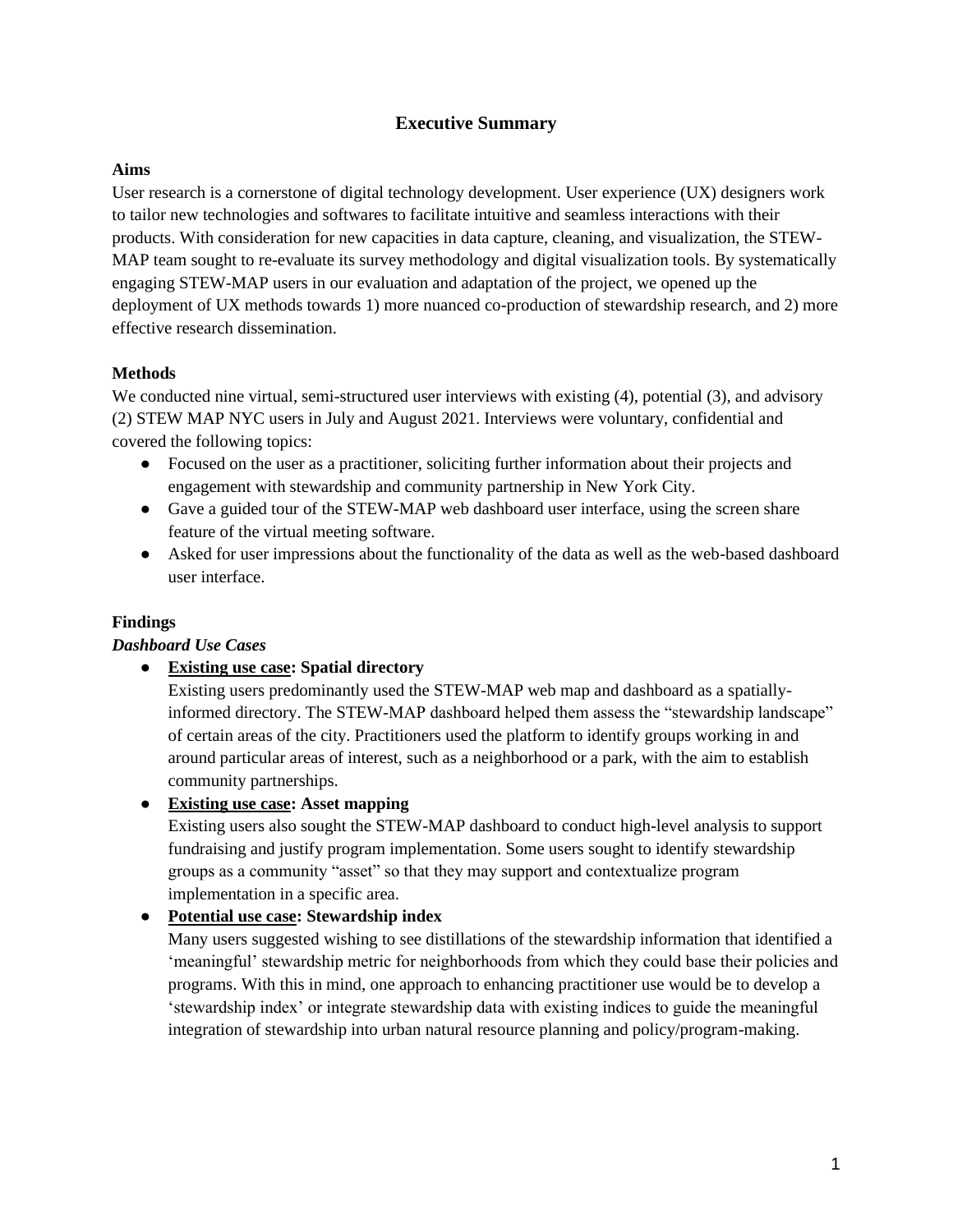#### *Data Use Cases*

## ● **Existing use case: Research as community organizing and partnership networking opportunity**

One user had participated in the methodology by convening stewardship groups during the STEW-MAP data collection period. This user expressed that the meetings and workshops supporting the collection of data for STEW-MAP served as a moment to meet other groups and integrate within an "ecosystem of stewardship". The greatest value for this particular user was not the data, but in the interactions and connections made with community partners during the STEW-MAP research process. This practitioner grew their working network through the STEW-MAP process. This insight points to how the project of building digital infrastructure tools offers meaningful results in and of itself.

#### ● **Potential use case: Longitudinal data and comparative analyses**

Users felt that one of the great benefits and novelties of the STEW-MAP data was that it documents a decadal snapshot of stewardship in NYC. The 2007 and 2017 datasets, analyzed comparatively, can reveal important patterns about group formation and disintegration over certain timelines, around certain issue areas, and representing certain geographies. While practitioners appreciated the potential insights of these two datasets, they likewise recognized that shorter-term updates could reveal important information not captured in the decadal datasets.

● **Potential use case: Validating and measuring social resilience and civic capacity** Users working in the climate change adaptation space were interested in whether STEW-MAP data might be used as a measure of social resilience or adaptive capacity in a certain area. These users highlighted civic participation as a sign of social cohesion, recognized by socio-ecological systems scientists as paramount to resiliency. They asked: what level of engagement constitutes resilience in a neighborhood?

### **Conclusions**

#### *Recommendations for enhanced usability by practitioners*

- 1. Make more visible links to dashboard, web map, and data download on the STEW-MAP website. Seek alternative open data venues (such as the NYC Open Data Portal) to share stewardship dataset.
- 2. Create a concise video explainer to accompany in-person trainings so that users can return to the content on their own time.
- 3. Offer prompts to provoke certain questions of the data (ie: "Use this dashboard to…"). Convey what types of questions can be asked as well as those that cannot be answered by the data.
- 4. Update the data in real-time, noting this requires regular cleaning for "inactive" groups as well as version control to allow users to understand how the data has changed over time.
- 5. Make any crowdsourced information as low-maintenance and low-time-commitment as possible.
- 6. Create supplemental materials and static reports with analyses to create a stewardship index that conveys meaningful stewardship information at the neighborhood level.
- 7. Continue design ethnography to co-produce research. Consider how co-production convenings and processes serve as useful research output in and of itself.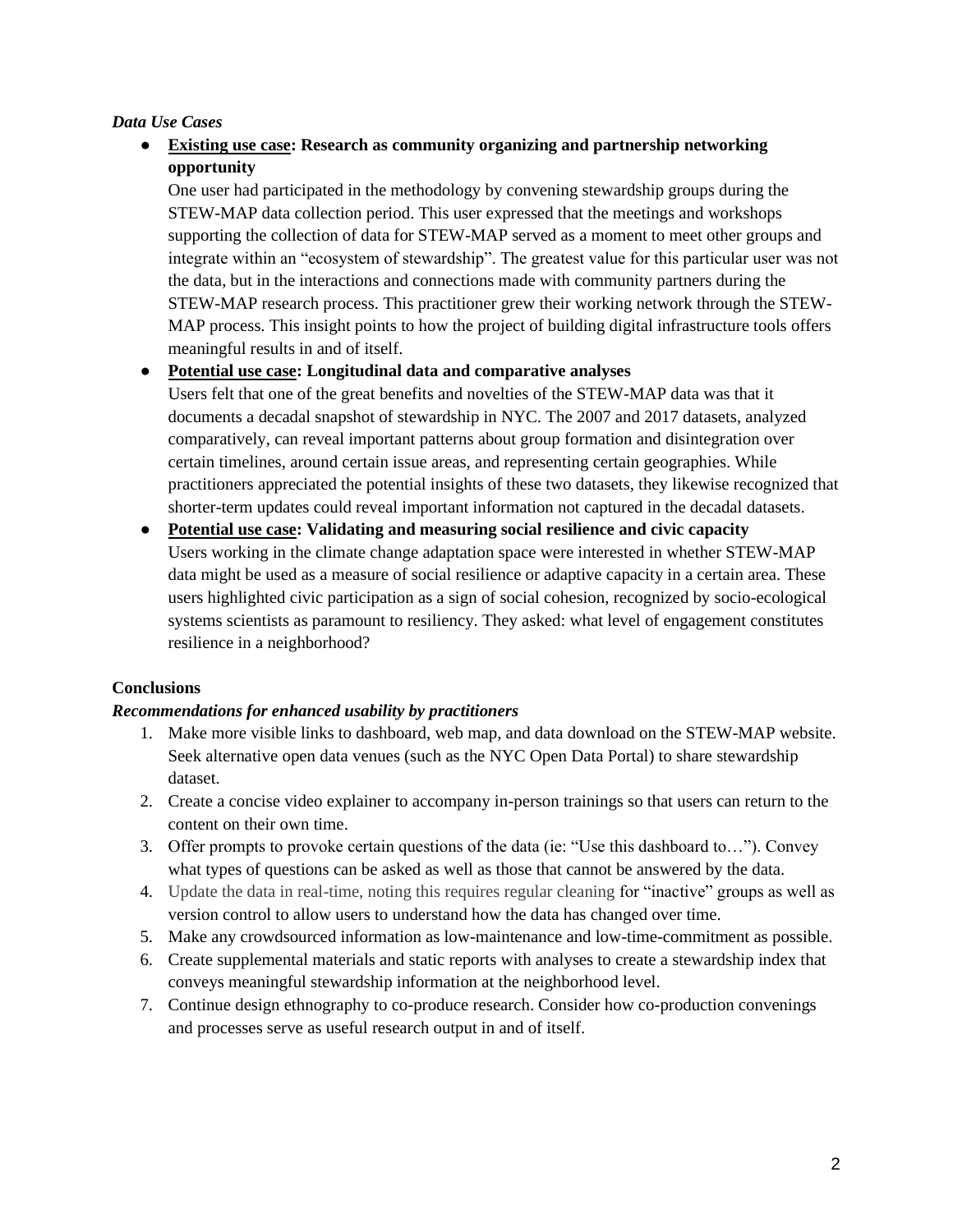#### **Introduction**

Across the country, people are working together to plant and care for trees, organize community gardens, remove litter, plan river cleanups, and many other community greening efforts. Local volunteer groups and NGOs are working together to create stronger, healthier, greener, and more resilient communities -- they are the stewards of their local environment. These acts of stewardship critically contribute to the care of natural resources and the well-being of communities across urban and rural areas. Knowing about the individuals and groups caring for natural resources provides the potential to leverage stewardship capacity in powerful ways for governments, non-profits, and other organizations to achieve outcomes that would otherwise be impossible with finite resources.

The Stewardship Mapping and Assessment Project (STEW-MAP) is a research methodology, community organizing approach, and partnership mapping tool developed by scientists at the USDA Forest Service Northern Research station that answers the question: *who takes care of the local environment?* STEW-MAP visualizes the social networks undergirding environmental stewardship that was applied in New York City in 2017 (and first developed in 2007). The method establishes a citywide sampling frame and survey to identify and document stewardship groups on a diversity of urban natural resources including parks, trees, and even systems such as the hydrological system. Stewardship is defined broadly as care for the local environment through conservation, monitoring, management, education, transformation, and advocacy (Landau et. al. 2019). Through the STEW-MAP data collection process, stewardship groups identify their partners to create a social network depicting stewardship relationships in the city and surrounding metropolitan area. STEW-MAP research products help to show the efforts and impact of civic environmental stewardship that is often less visible or taken for granted.

Resulting STEW-MAP data include in-depth tabular and geographic information about stewardship foci, organizational dimensions, and areas stewarded; these products are made available as open data (for groups willing to be on a public map) and depicted on a web map and dashboard. In addition to theoretical papers and technical reports, the open data, web map, and digital dashboard comprise the research products geared towards a community of practice in urban environmental stewardship. Practitioners may include land managers, community land trust coordinators, environmentalists, or planners and policymakers. They employ a diverse range of experiences, education, and expertise, which not only impacts how they may apply the tool to their work, but their specific skill sets and familiarity with the tool technologies. For instance, practitioners in the urban environmental stewardship field may possess GIS expertise while others may specialize in horticulture or community organizing. The research products (the data and map/dashboard) and how practitioners use them are the focus of this study.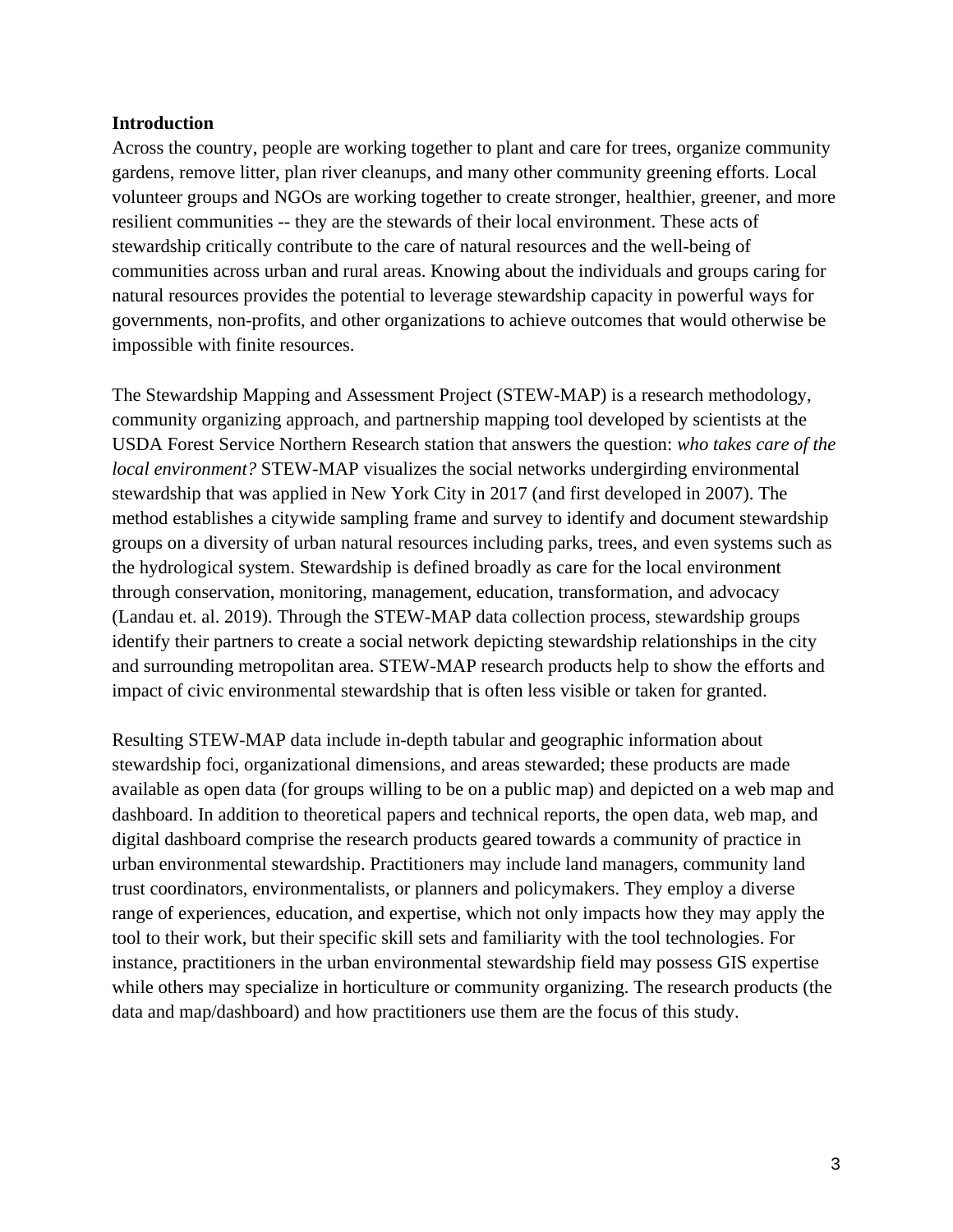#### *Why user research?*

User research is a cornerstone of digital technology development. User experience (UX) designers work to tailor new technologies and softwares to facilitate intuitive and seamless interactions with their products (Pink et al. 2015). While user experience methods are well established in the private sector product development, they remain less studied and operationalized in the production of digital knowledge products (with some exceptions - see Anti-Eviction Mapping Project, [https://antievictionmap.com/\)](https://antievictionmap.com/). Interestingly, user experience designers borrow many of their methods from researchers in the social sciences, particularly anthropological ethnography; social scientists have used these methods to understand the implications of technologies in social processes (Pink et al. 2015). We approached this study design from the notion that user experience research could not only yield important insights as research but also about our research dissemination products. User experience research offers a suite of methods, not only for understanding the world but also the products with which we convey knowledge.

With consideration for new capacities in stewardship data capture, cleaning, and visualization, the STEW-MAP team sought to re-evaluate its survey methodology and digital visualization tools. By systematically engaging STEW-MAP users in our evaluation and adaptation of the project, we opened up the deployment of UX methods towards 1) more nuanced co-production of stewardship research, and 2) more effective research dissemination.

### *Temporal considerations*

The NYC STEW-MAP team has conducted two decennial stewardship surveys (2007 and 2017) as well as an interim survey containing on a smaller subset of the NYC stewardship population oriented towards the waterfront (2015). Where static information on a decennial basis offers powerful contextualization of civic organizations working in New York City and longer-term trajectories of local organizing, the decadal methodology contains limitations in representing the often fast-paced nature of social change in NYC. Groups may organize and disband within a decade, yet still offer meaningful work and interventions to urban social infrastructure. These interim shifts are a current limitation of point-in-time STEW-MAP surveys.

Given this temporal limitation, the NYC STEW-MAP began considering options to bolster existing decadal survey datasets with more 'real-time' updates to portions of the survey (called 'STEW-MAP Live'). In light of increasing accessibility of digitized records and automated coding processes, the team was able to reconsider certain data capture methods given new capacities. In anticipation of designing and operationalizing real-time automated and usergenerated updates to the STEW-MAP survey, the team sought out finer details from existing and potential users to understand and integrate the timescales at which information updates would be most useful to their work.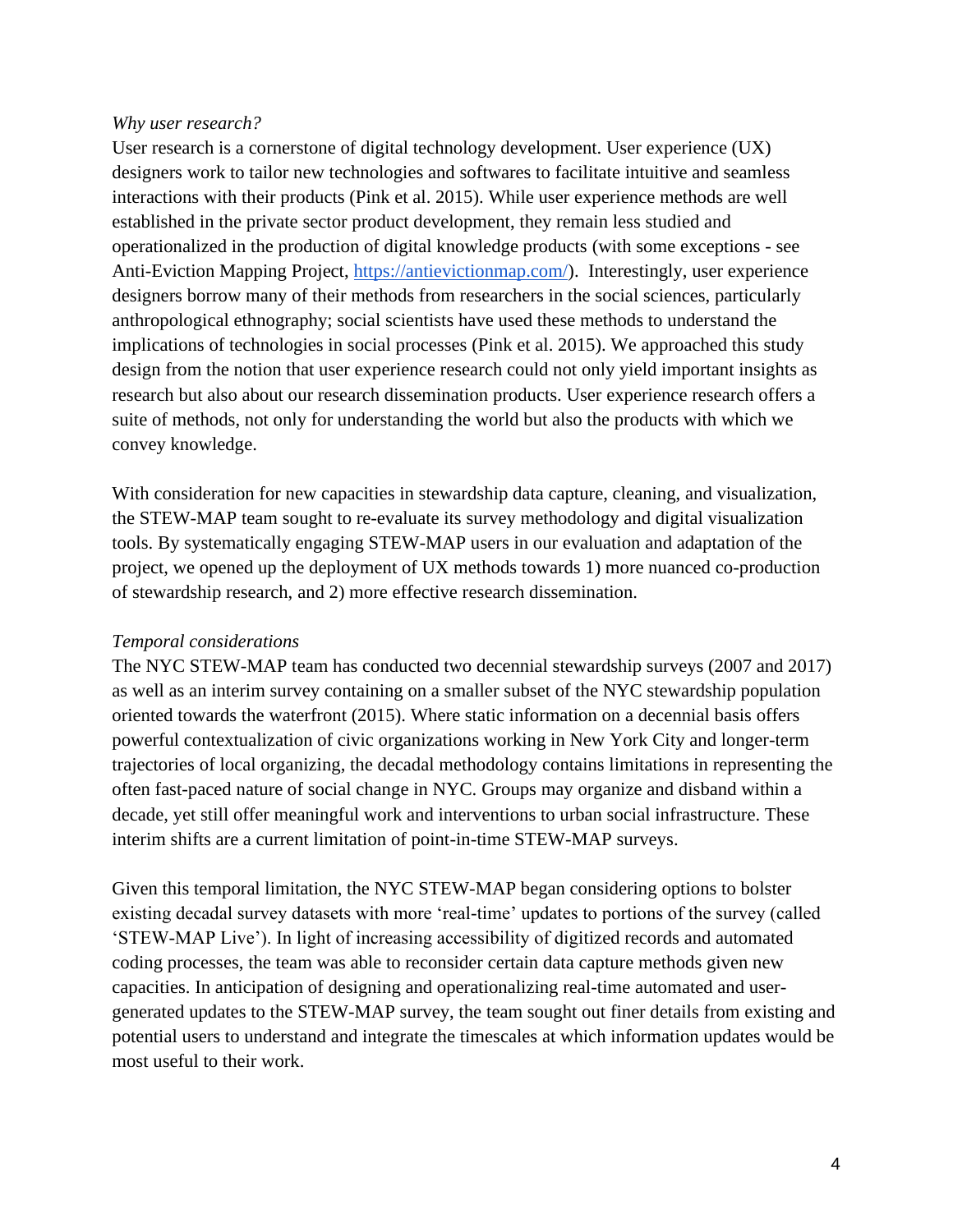#### *Spatial considerations*

The NYC STEW-MAP team has studied the NYC metropolitan region, including the city's five boroughs as well as the surrounding metropolitan statistical area. Where the data has a defined spatial character, the STEW-MAP methodology has the ability to travel. Practitioners in diverse regions and socio-ecological settings have deployed the STEW-MAP methodology that was originally implemented in NYC. Site-specific STEW-MAP's have been replicated in dozens of settings, representing the applicability and adaption of the methodology across rural-urban interfaces as well as in different land management regimes, from national forests to patchworks of urban green spaces. The result of the ongoing implementation in different areas has been a collection of distinct STEW-MAP products, each containing unique and explicit spatial limitations. With the reconstitution of the STEW-MAP methodology with coding capacities including automation and user-input, the spatial extent represented on the map also has the opportunity to change. For instance, the web-scraping of  $501(c)3990$  tax documents could be nationally extensive or refined to represent certain zip codes. With these new capacities, it became important to better understand the spatial jurisdictions of STEW-MAP users. Expanding the spatial extent of survey intake may yield unexpected results in terms of stewardship capacity, networks, and impacts.

#### **Methods**

#### *User Interviews*

Our research methodology hinged around conducting semi-structured user interviews with existing, potential, and advisory users in July and August 2021. In keeping with COVID-19 regulations at the time of research, all interviews were conducted via a virtual meeting platform. The interviews involved a series of questions split into two major themes. The first set of questions focused on the user as a practitioner, soliciting further information about their projects and engagement with stewardship and community partnership in New York City. Following the first set of questions, the STEW-MAP interviewers gave a guided tour of the STEW-MAP web dashboard user interface, using the screen share feature of the virtual meeting software. The virtual modality readily offered the opportunity for interviewers to demonstrate the STEW-MAP web dashboard to interviews. Finally, we asked for user impressions about the functionality of the data as well as the web-based dashboard user interface. Interview durations ranged from 45 minutes to 60 minutes. The interviews were semi-structured with both a set protocol of questions as well as opportunities for both the interviewers and interviewees to ask follow-up questions. User interviews questions were slightly modified to reflect the user type. Interviews were conducted with two researchers, one asking questions while the other noted responses. Interview responses were also recorded and auto-transcribed using software on the virtual meeting platform. Analysis proceeded from the "results" categories described below (dashboard use cases, data use cases, and user experience) and inductively summarized themes emerging from the interviews.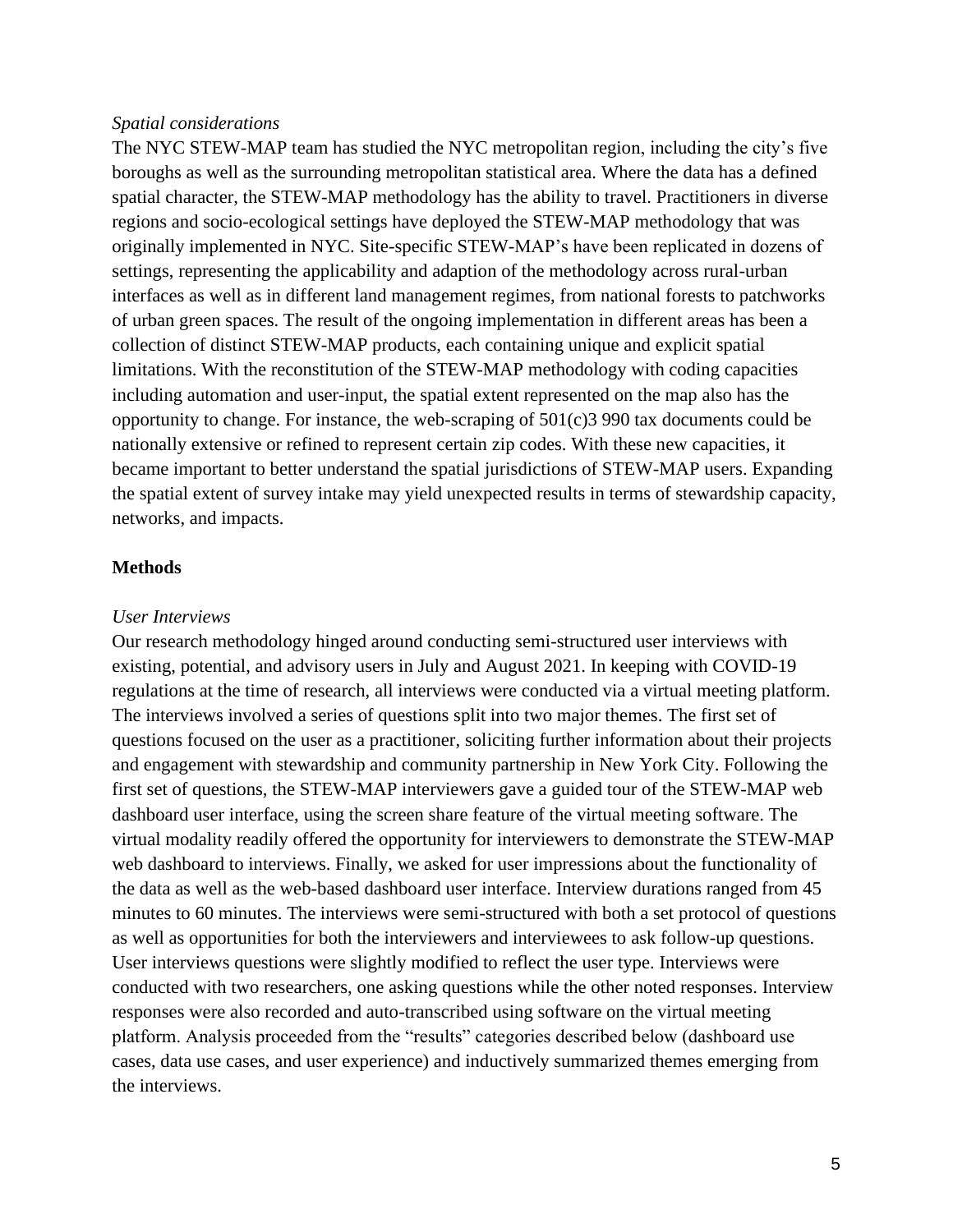## *User Types*

Our interviewed users consisted of three user types: existing users, potential users, and advisory users. Existing users consisted of either project partners or users within our STEW-MAP community of practice that had a record of implementing STEW-MAP methods or insights into their work. Potential users were partners whose work we identified as a prime candidate for use of the STEW-MAP methodology or data, but that had expressed not having used the research products and that spanned a range of sectors, scales, and roles. Finally, we conducted interviews with advisory users; these individuals did not have a clear purpose for the application of STEW-MAP findings in their work, but rather worked in public service roles as technologists, offering a unique perspective about development of web tools for public purposes. We interviewed four existing users (44%), three potential users (33%), and two advisory users (22%). Interviewees possessed a range of prior knowledge regarding STEW-MAP; some were interacting with the research products for the first time at the point of the interview, while others had familiarity with the products for several years. Due to the small sample size of this pilot study, we did not collect demographic information on interviewees. See Figure 1 for a summary of pilot study participants by organization type and user type.

| <b>Organization Type</b>    |   |
|-----------------------------|---|
| <b>Municipal Government</b> | 5 |
| Public-private Partnership  | 3 |
| Non-profit                  | 1 |
|                             |   |
| <b>User Type</b>            |   |
| Existing                    | 4 |
| Potential                   | 3 |
| Advisory                    | 2 |

**Figure. 1: Pilot study participants**

Our interview outreach strategy was conducted as follows. Potential interview respondents were collected from our project team and partners given past work or knowledge of existing and aligned work in New York City. Our team reached out to fifteen potential respondents, of whom seven were able to participate in our interview methodologies. From our initial sample of seven respondents, our partners connected our team to an additional two interviewees. In total, we conducted nine user interviews with a 60% response rate. Those who did not participate did not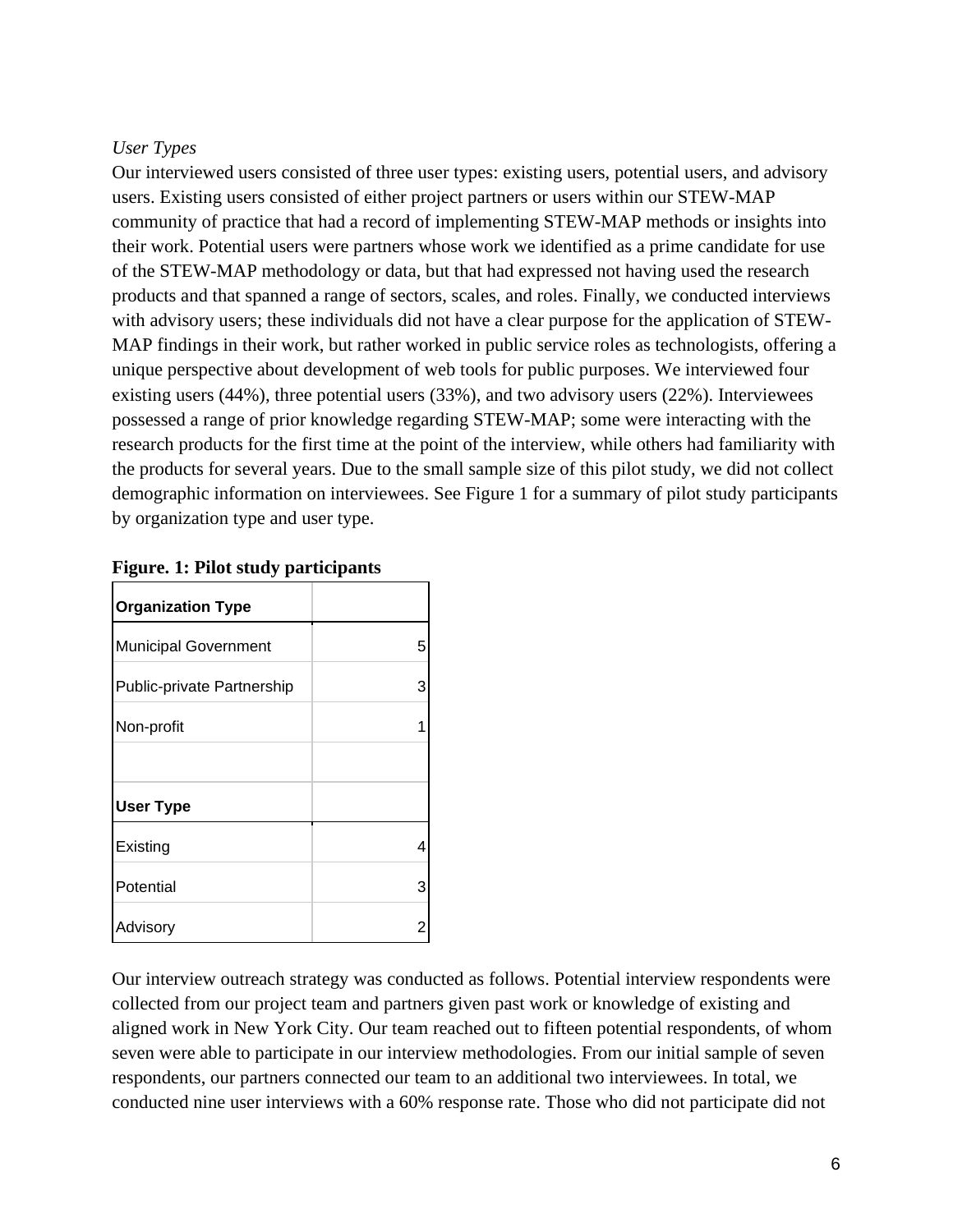respond to our requests for an interview or lacked the time capacity to participate in an interview at the time of our research.

Given that one of the primary audiences for STEW-MAP is citywide decision-makers and umbrella groups, our team made the decision to only conduct the user interviews with institutional partners rather than expanding our interview pool to individuals in local or neighborhood-scale stewardship groups. By institutional partners, we mean individuals working in nonprofits, public-private-partnerships, and municipal government agencies with a broad interest in urban greenspace, stewardship, forestry, infrastructure, and community engagement. We interviewed one individual working for a non-profit (11%), three individuals working in public-private partnership organizations (33%), and five individuals working with the NYC municipal government (55%). Where community partners were not included in this particular user study, we believe STEW-MAP offers known and potential uses for civic stewardship groups and that future work is needed to examine the functionality of STEW-MAP products for stewards.

### **Results**

The user interviews yielded insights on the STEW-MAP dashboard, the survey data, and the survey process itself. The data contains results from the STEW-MAP survey and contains rich information regarding stewardship groups and their scope and location of work as well as details such as funding, membership, and social networks. The dashboard is a web-based product that allows users to readily visualize, summarize, and query the geographical information. Feedback has three sub-categories: use cases for the dashboard, use cases for the data, and user experience. The use cases discuss the functionality and application of the research products in partners' work. Use cases have been split between existing and potential uses enumerated by the interviewees. Existing cases were derived from the experiences of existing users, but all user types enumerated potential use cases. Both existing and potential use cases convey important information about how stewardship is conceptualized, valorized, and integrated into urban infrastructure and natural resource management practice. The dashboard use cases convey how practitioners hope to interact with and integrate stewardship into their policies and programs. The data use cases identify the kinds of information that practitioners wish to understand about urban stewards. Meanwhile, user experience focuses specifically on the users' interactions and ease of working with and understanding the products.

## *Dashboard Use Cases*

## Existing use case: Spatial directory

Existing users predominantly used the STEW-MAP web map and dashboard as a spatiallyinformed directory. The STEW-MAP dashboard helped them assess the "stewardship landscape" of certain areas of the city. Practitioners used the platform to identify groups working in and around particular areas of interest, such as a neighborhood or a park, with the aim to establish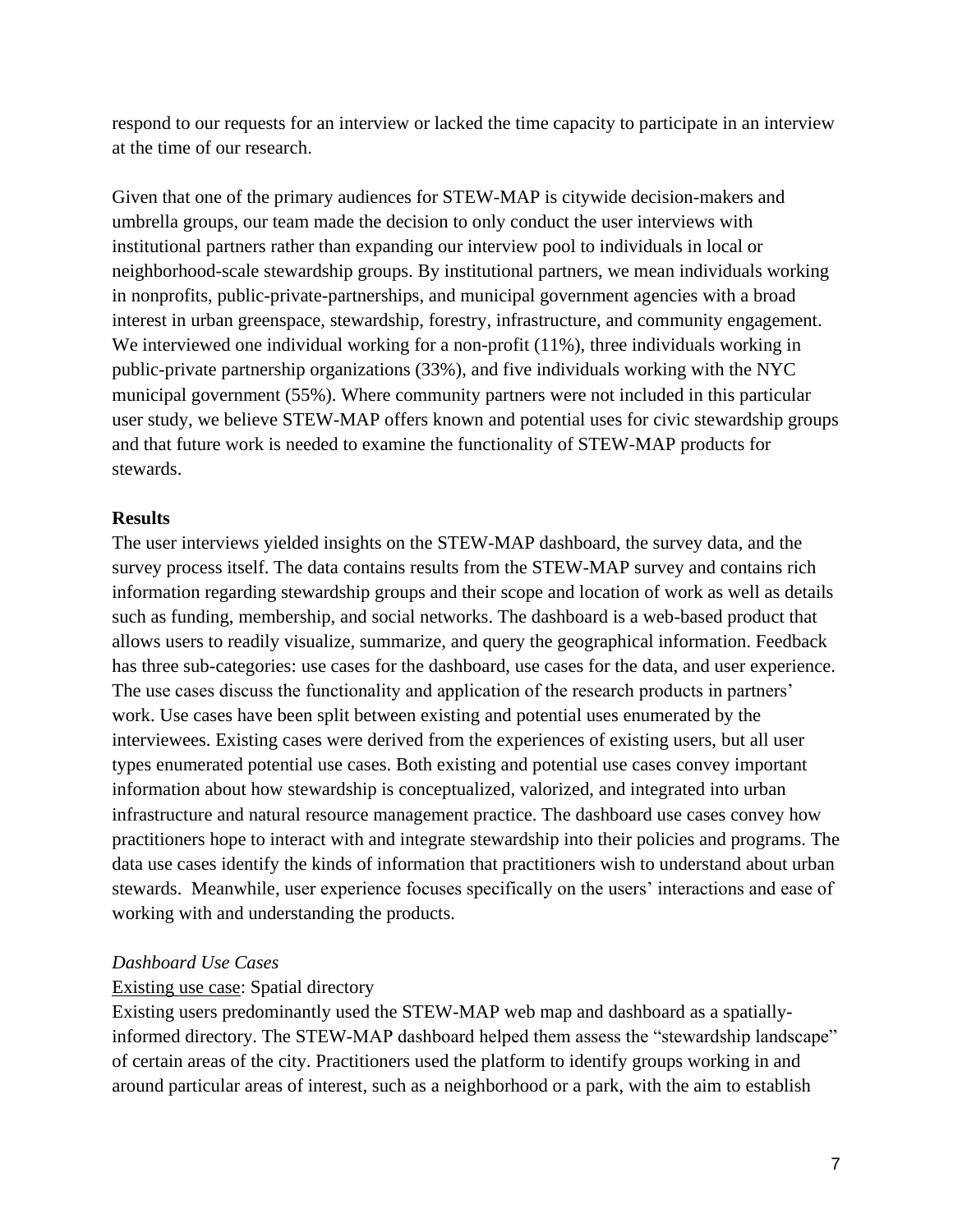community partnerships. Though practitioners could not vouch for whether stewardship groups themselves used the web-map and dashboard for their own organizing purposes, one practitioner referenced sharing the dashboard with community and civic partners with the hope that they use the tool to "find each other" and network amongst themselves.

### Existing use case: Asset mapping

Existing users also sought the STEW-MAP dashboard to conduct high-level analysis to support fundraising and justify program implementation. Similar to those who wished to identify the stewardship landscape so that they could organize and coordinate with partners, some users sought to identify stewardship groups as a community "asset" so that they may support and contextualize program implementation in a specific area. Similar to the use case above, these users would reference the dashboard and map as a spatial directory to identify groups working in a particular area. The STEW-MAP's structure as an open access digital archive made it particularly useful in this regard, as one practitioner referenced it as a good source of "institutional memory" in an institutional environment that faces a high degree of professional turnover.

## Potential use case: Stewardship index

Many of the users we interviewed relied on indices, such as environmental justice indices or social vulnerability indices, to guide the site selection of their programs. In addition to this general practice, many users suggested wishing to see distillations of the stewardship information that identified a 'meaningful' stewardship metric for neighborhoods from which they could base their policies and programs. With this in mind, one approach to enhancing practitioner use would be to develop a 'stewardship index' or integrate stewardship data with existing indices to guide the meaningful integration of stewardship into urban natural resource planning and policy/program-making.

## Reflections on dashboard and web map uses

Most of the practitioners we spoke to approached the STEW-MAP with the intention to do work in a specific geographical area, rather than to use the map to identify areas to focus their work or resources. From these two predominant uses, we gathered that STEW-MAP users were using the dashboard product as a support tool rather than an overarching analysis tool. Because the users approached the digital tool with an area in mind, they expressed interest in being able to 'search' within or around particular geographic parameters such as neighborhoods or parks. Practitioners in our study occupied various positions in land management and city government with regard to their constituent interactions and analyst capacities; some specialized in direct service provision while others were more focused on policy or program design. However, the predominant existing use of the STEW-MAP was to assist implementation.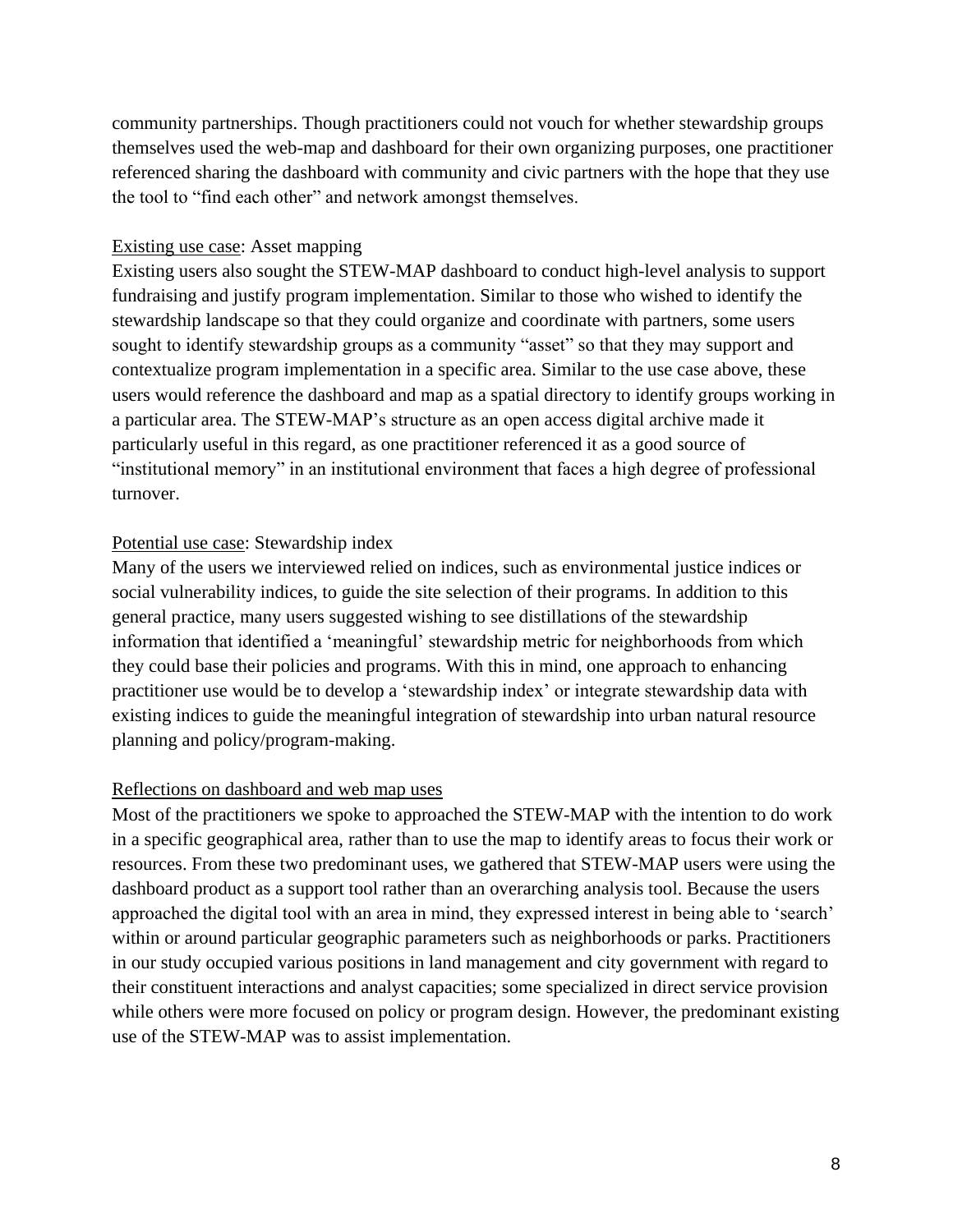### *Data Use Cases*

### Note on existing use cases

None of our study participants had done in-house analysis using STEW-MAP raw data. The reasons for this disengagement with the data products were variable. In several cases, users did not realize that raw data was available to download and manipulate. This signifies that the raw data must be more easily accessible for download either on the STEW-MAP website or alternative platform. This issue can be remedied with more intuitive wayfinding on webpages.

Another reason respondents did not use the data was that they lacked the GIS skills to manipulate it towards their analytical questions. Further, even those practitioners who possessed GIS capacity described having limited time to develop analyses using 'external' datasets. Finally, users noted needing "nuanced" and "pre-existing knowledge" about the STEW-MAP project and dataset in order to adequately deploy the data. Given these three pieces of feedback, practitioners were clear that, while they found the data meaningful to their work, they needed more distilled products to integrate the data into their analyses and program development. Practitioners were looking to the STEW-MAP to explain at what geographies and timescales the stewardship data are "significant."

Existing use case: research as community organizing and partnership networking opportunity One user had participated in the methodology by convening stewardship groups during the STEW-MAP data collection period. This user expressed that the meetings and workshops supporting the collection of data for STEW-MAP served as a moment to meet other groups and integrate within an "ecosystem of stewardship". The greatest value for this particular user was not the data, but in the interactions and connections made with community partners during the STEW-MAP research process. This practitioner grew their working network through the STEW-MAP process. This insight points to how the project of building digital infrastructure tools offers meaningful results in and of itself.

## Note on potential use cases

It is important to understand the variable ways in which users understand stewardship as well as their particular interests in partnering with stewardship groups. There is a healthy tension between practitioners' understanding of stewards as an asset (or to signal something about the sociality of a place) versus stewards as a partner (to offer potential coordinated efforts towards urban natural resources and systems). Likewise, there is variation in the types of groups that practitioners are interested in engaging with: some look towards grassroots or loosely affiliated civic groups, while others look to more institutionalized community-based organizations with 501(c)3 status. Some of the practitioners we spoke to had highly specific scope or work focusing on particular resources such as certain parks, forests; meanwhile, others had broader aims, such as system-wide socio-ecological resiliency and community-building. Each practitioner, though all aimed towards sustainability and resiliency of urban socio-ecologies, expressed a unique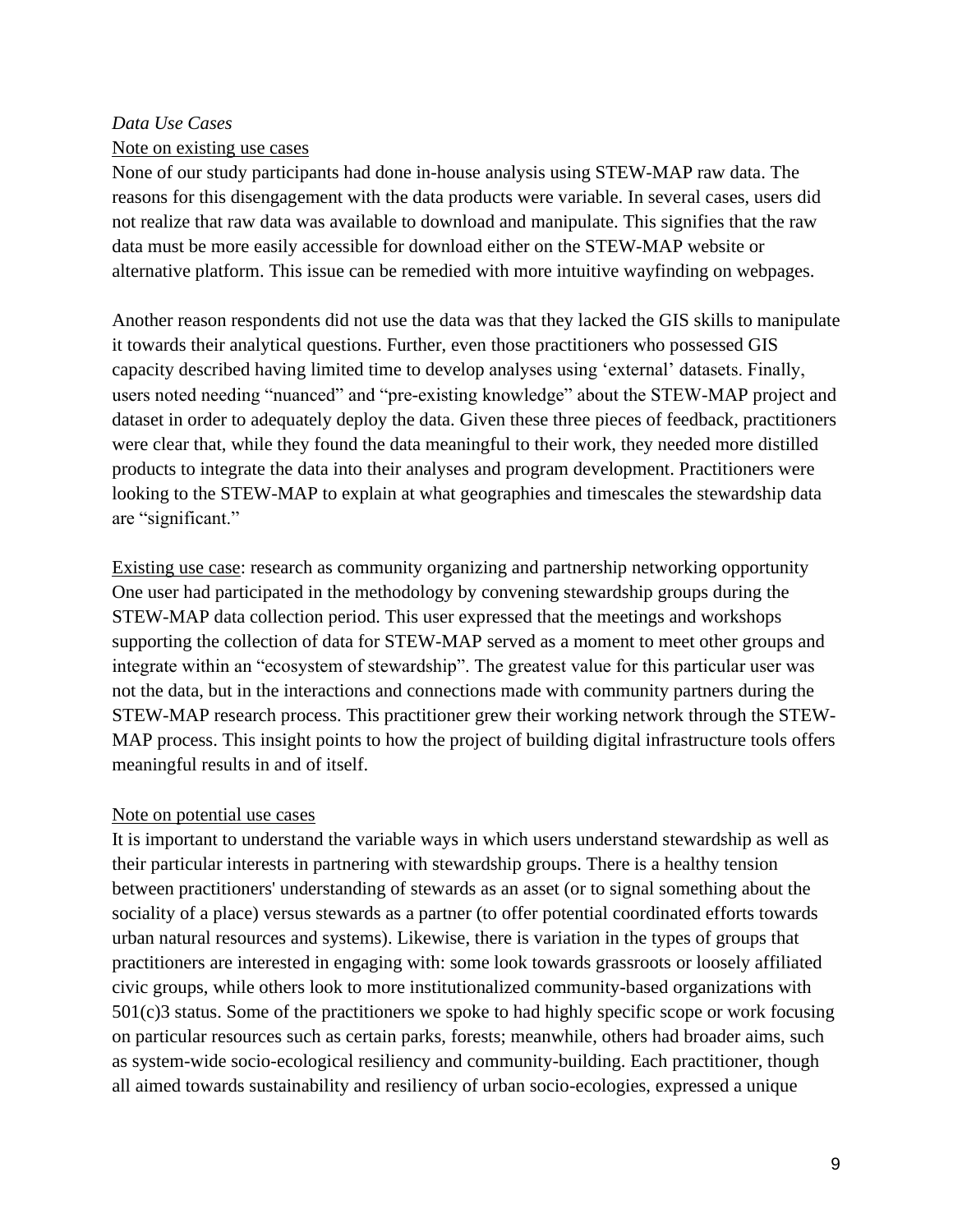relationship and perception of stewardship and its relevance to their work posing challenges for creating a broad-based set of information for multiple users.

## Potential use case: longitudinal data and comparative analyses

Users felt that one of the great benefits and novelties of the STEW-MAP data was that it documents a decadal snapshot of stewardship in NYC. The 2007 and 2017 datasets, analyzed comparatively, can reveal important patterns about group formation and disintegration over certain timelines, around certain issue areas, and representing certain geographies. While practitioners appreciated the potential insights of these two datasets, they likewise recognized that shorter-term updates could reveal important information not captured in the decadal datasets. In particular, users were interested to learn how stewardship groups respond to crises, adapt to political conditions, or change over time given group resources, such as access to funding. The notion of real-time updates was largely supported, with several caveats. First, the users felt the value in real-time updates would be to compare changes in the stewardship landscape over time. For that reason, older versions of the dataset would need to be available for comparative analysis. Second, users also recognized that real-time updates could deliver more accurate snapshots of present-day stewardship; therefore, they insisted that an updating dataset have mechanisms to remove "inactive" groups from the dataset. Finally, they recognized that crowdsourced data collection creates an additional task for their steward-partners, who are already very busy volunteering. Any crowdsourced information for a real-time map was recommended to be made highly user-friendly and requiring very little time.

Potential use case: validating and measuring social resilience and civic capacity Users working in the climate change adaptation space were interested in whether STEW-MAP data might be used as a measure of social resilience or adaptive capacity in a certain area. These users highlighted civic participation as a sign of social cohesion, recognized by socio-ecological systems scientists as paramount to resiliency. They asked: what level of engagement constitutes resilience in a neighborhood?

## **User experience**

User experience reflections speak to the experience of interacting with the data visualization platform and datasets. Users in this group include existing and potential users as well as "advisory" users who do not work directly with stewardship, but rather are technologists who specialize in public and open data in NYC. The results below have been synthesized from the reflections of all user types.

## Overwhelm:

Almost every user described a sense of being overwhelmed upon interacting with the dashboard for the first time. When opening the dashboard, they are greeted with a map, several widgets, and several information panes. The abundance of information seemed to convey that users needed to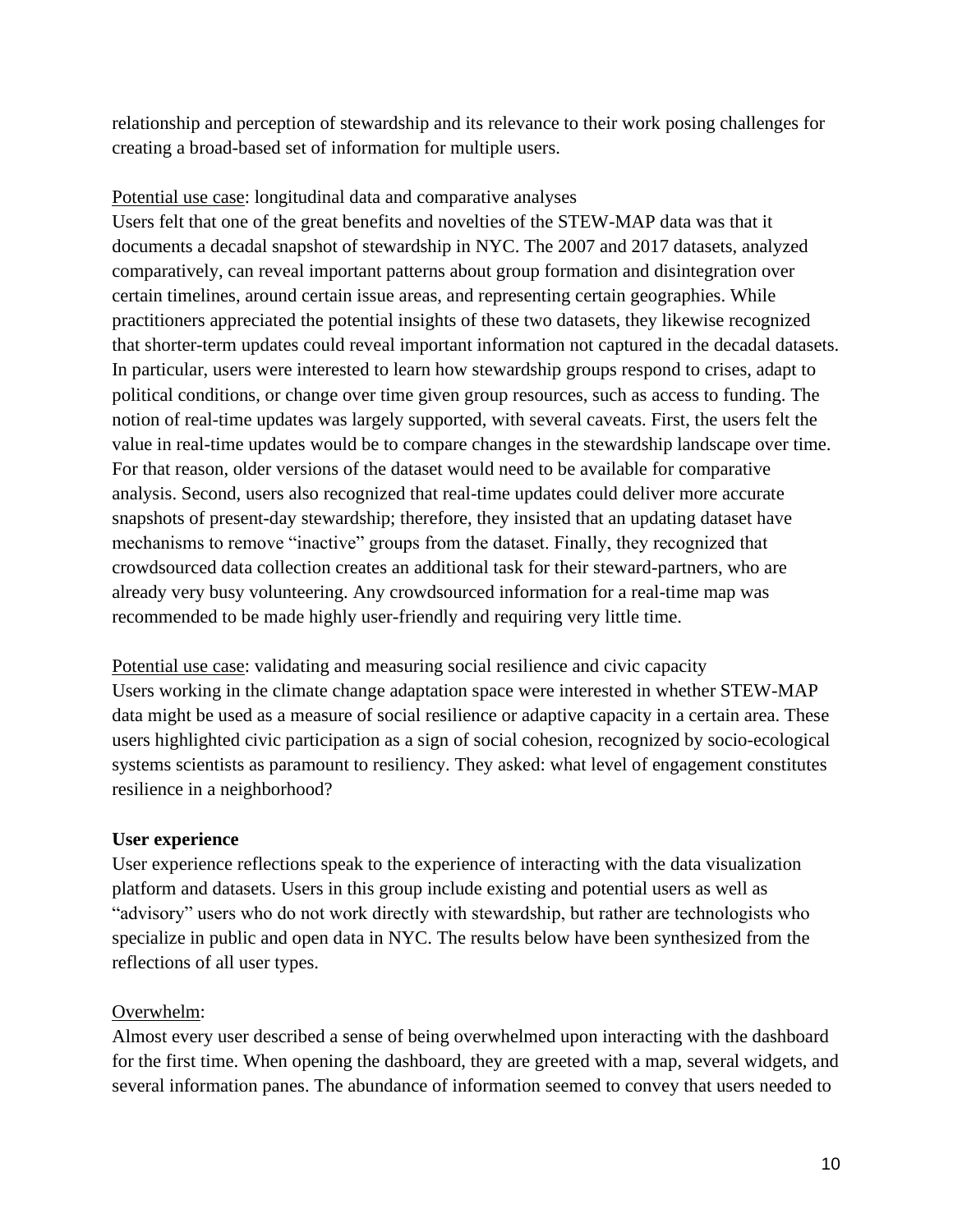"know what to look for" when opening the map rather than intuitively clicking through the map and analysis widgets to "get to know" the information.

## Legend:

Users also expressed initial confusion at the point (group office locations) and polygon (group stewardship 'turfs' or territories) datasets. Even after consulting the legend, to learn the names of these datasets, they struggled to get a sense of what they represented. Both datasets contain extremely detailed information on stewardship groups and the areas they serve; however, they require greater explanation so that users can better sense what they represent.

## Querying:

Users suggested that querying by neighborhood or using a buffer around a park would be most helpful. For neighborhood queries, a toolbar with neighborhood names listed may be helpful. For buffers, a point and click drawing tool may be helpful.

## Filters:

Users suggested that the following filters would be most useful:

- Filter *out* "citywide" groups, or those groups focusing on broad geographic areas / systems
- Filter by group focus citywide to understand geographical gaps in "service"
- Turn *off* unnecessary layers

## **Conclusions**

## *Designing for practice and the co-production of ongoing research*

This study project used design ethnography methods to assess the uses of STEW-MAP research products within a community of practice. The STEW-MAP team is dedicated to research that is both theoretically rigorous and accessible to be applicable to practitioners and their work. Design ethnography methods, yield qualitative data on how people interact with designed objects and tools, including digital technologies. Using these methods, the STEW-MAP team can assess how their digital tools function within practitioner spaces. With feedback from users, the STEW-MAP can alter their research products to make their information and insights more accessible to practitioners who apply these data to their work. Design ethnography, then, is a helpful tool to design research products for practice.

Design ethnography provides useful information to best package research products, but it likewise provides a method to engage with research partners in the co-production of knowledge. By interpreting user feedback in an iterative process of research production, researchers can both apply insights to research products and factor those insights into the design of future research. Conducting design ethnography with users in this study yielded valuable insights into future research directions and possibilities.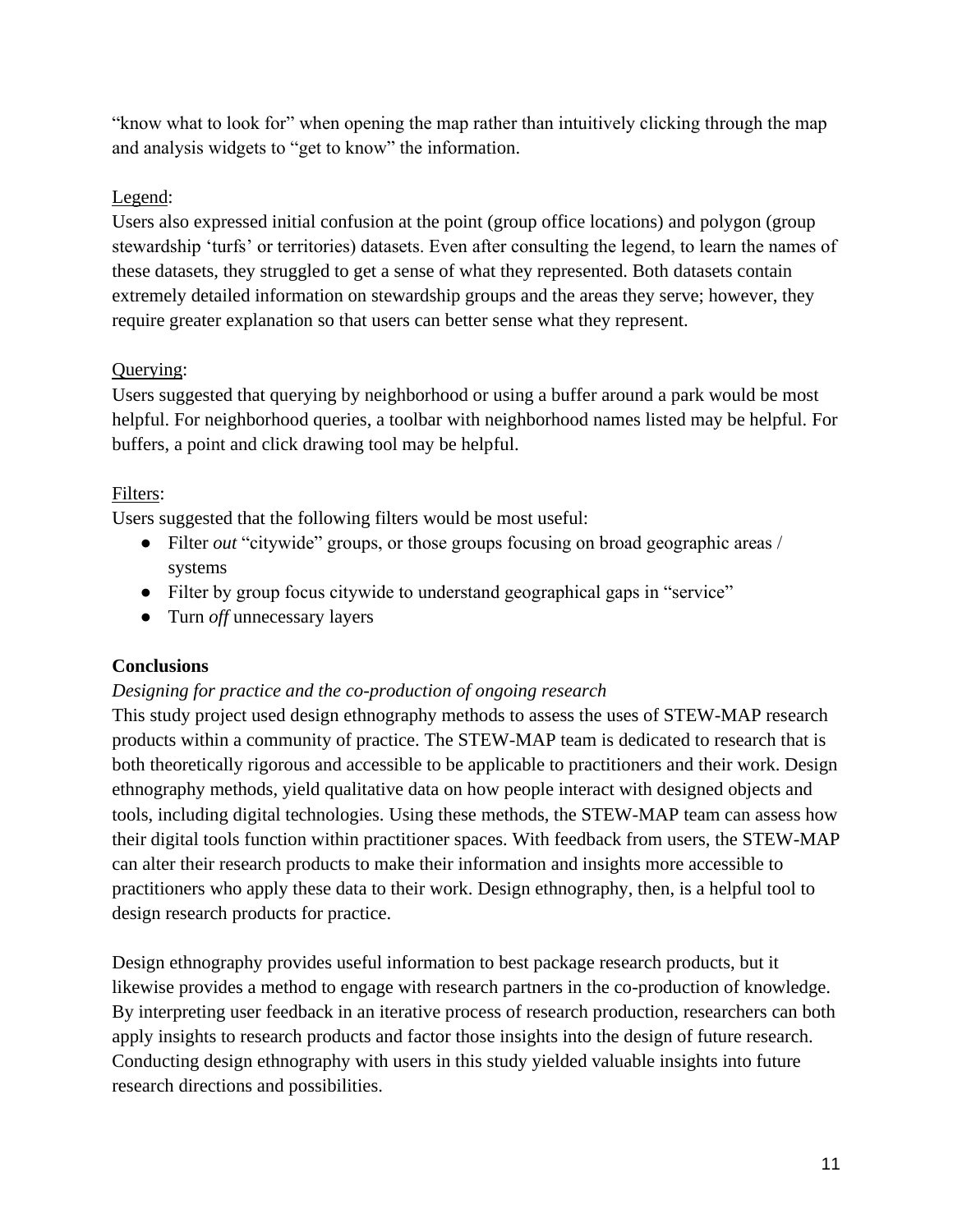### *Recommendations for enhanced usability by practitioners*

- 1. Make more visible links to dashboard, web map, and data download on the STEW-MAP website. Seek alternative open data venues (such as the NYC Open Data Portal) to share stewardship dataset.
- 2. Create a concise video explainer to accompany in-person trainings so that users can return to the content on their own time.
- 3. Offer prompts to provoke certain questions of the data (ie: "Use this dashboard to…"). Convey what types of questions can be asked as well as those that cannot be answered by the data.
- 4. Update the data in real-time, noting this requires regular cleaning for "inactive" groups as well as version control to allow users to understand how the data has changed over time.
- 5. Make any crowdsourced information as low-maintenance and low-time-commitment as possible.
- 6. Create supplemental materials and static reports with analyses to create a stewardship index that conveys meaningful stewardship information at the neighborhood level.
- 7. Continue design ethnography to co-produce research. Consider how co-production convenings and processes serve as useful research output in and of itself.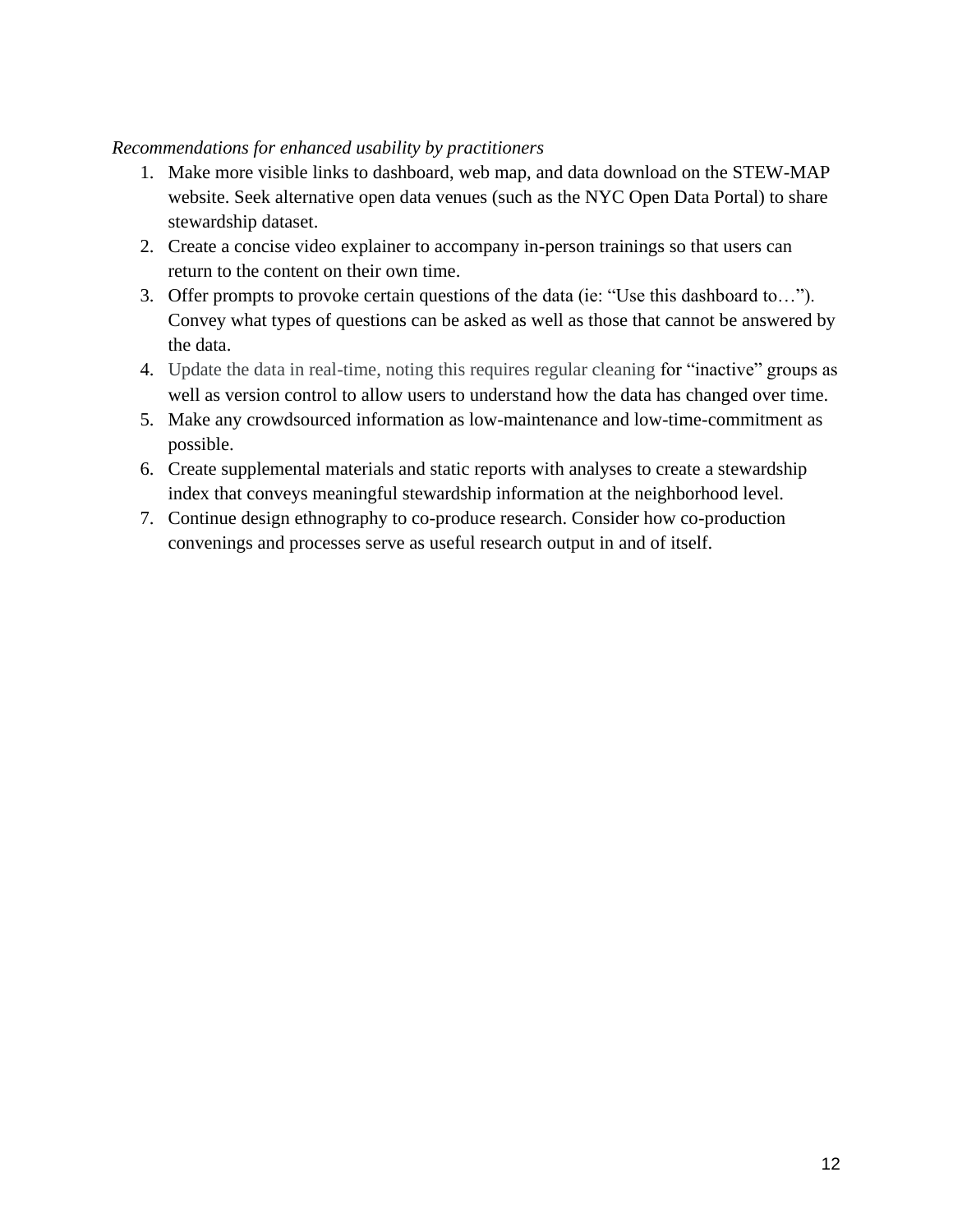## **References**

Landau, Laura; Campbell, Lindsay K.; Johnson, Michelle; Svendsen, Erika; Berman, Holly. 2019. STEW-MAP in the New York City region: survey results of the Stewardship Mapping and Assessment Project. Gen. Tech. Rep. NRS-189. Newtown Square, PA: U.S. Department of Agriculture, Forest Service, Northern Research Station. 69 p. [https://doi.org/10.2737/NRS-GTR-](https://doi.org/10.2737/NRS-GTR-189)[189.](https://doi.org/10.2737/NRS-GTR-189)

Pink, Sarah, Heather Horst, John Postill, Larissa Hjorth, Tania Lewis, and Jo Tacchi. 2015. *Digital Ethnography: Principles and Practice*. Sage Publishing.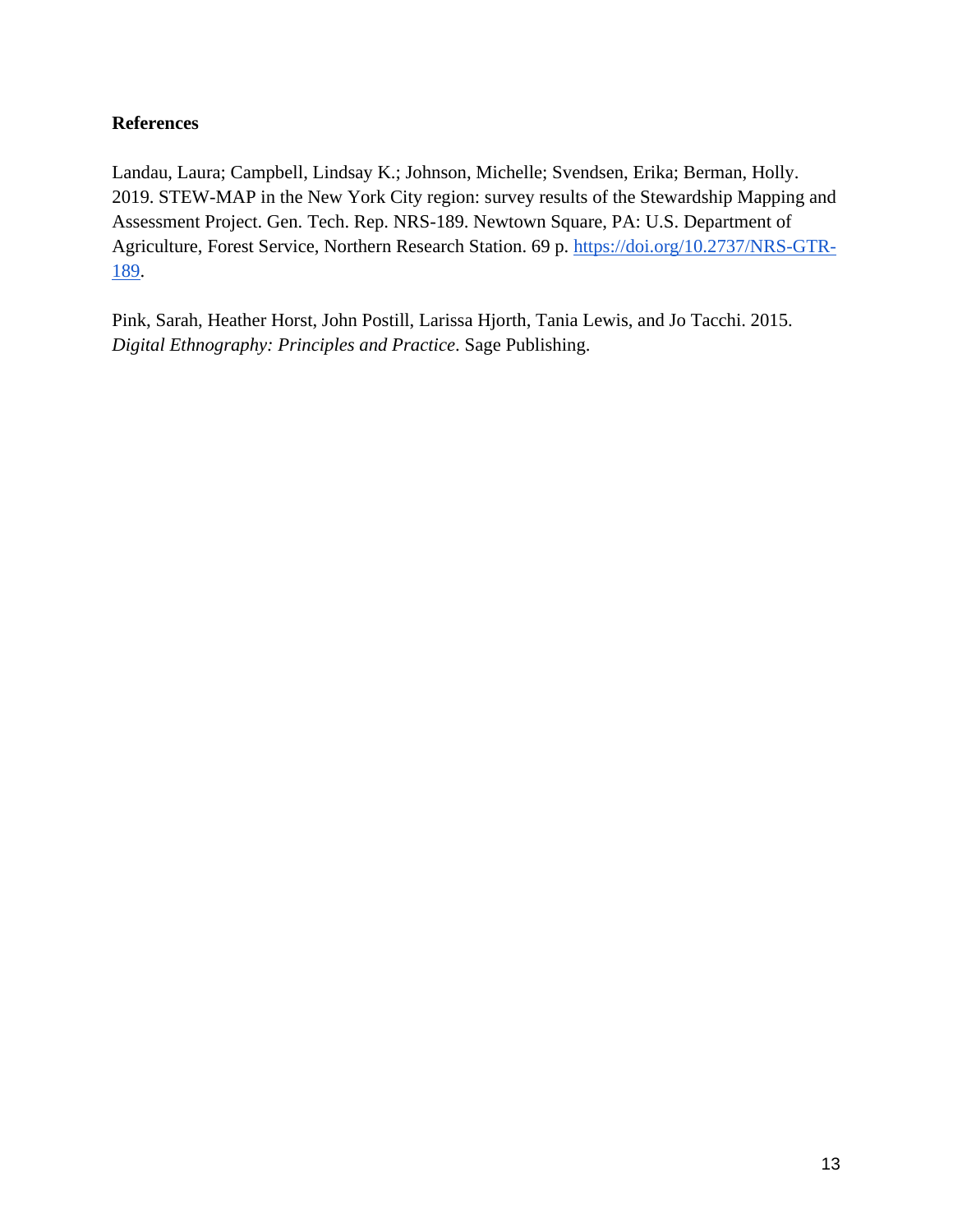#### **APPENDIX 1: INTERVIEW PROTOCOLS**

#### *PROTOCOL FOR KNOWN USERS*

- 1. Can you start by telling us about your organization, your division, and your role there? What do you focus on? In which jurisdictions do you work? At what scales? (ie: individuals, households, neighborhood, system?)
- 2. Can you describe the datasets that you use in your work (ie: a membership database, GIS property layer)?
	- a. Please describe the work that you do with this information.
- 3. Who are your partners? Why is knowing about community/civic partners and collaboration important to your work?
- 4. How does your organization define environmental stewardship? What do you need to know about stewardship? Do you track any metrics?
	- a. IF THEY NEED A DEFINITION: *Civic stewardship groups engage in advocacy, education, conservation, management, and transformation of the urban environments on multiple sites (land, air, water, systems).*
	- *b.* IF THEY NEED A PROMPT*:*

Capacity? Group size, funding, #volunteers? Projects?

- 5. How did you first learn about STEW-MAP?
	- a. Any key relationships or referrals that led you to STEW-MAP?
- 6. Have you ever used STEW-MAP data or tools in your work? If so, please tell us how. If not, why not?
	- a. For instance, did you use the data to analyze and evaluate policies/programs, visualize information, inform operations?
	- b. Do you use STEW-MAP data in concert with other datasets? If applicable, how did you edit/manipulate the data for your purposes?
- 7. How did you access the STEW-MAP data / resources? (website download, via the web dashboard)?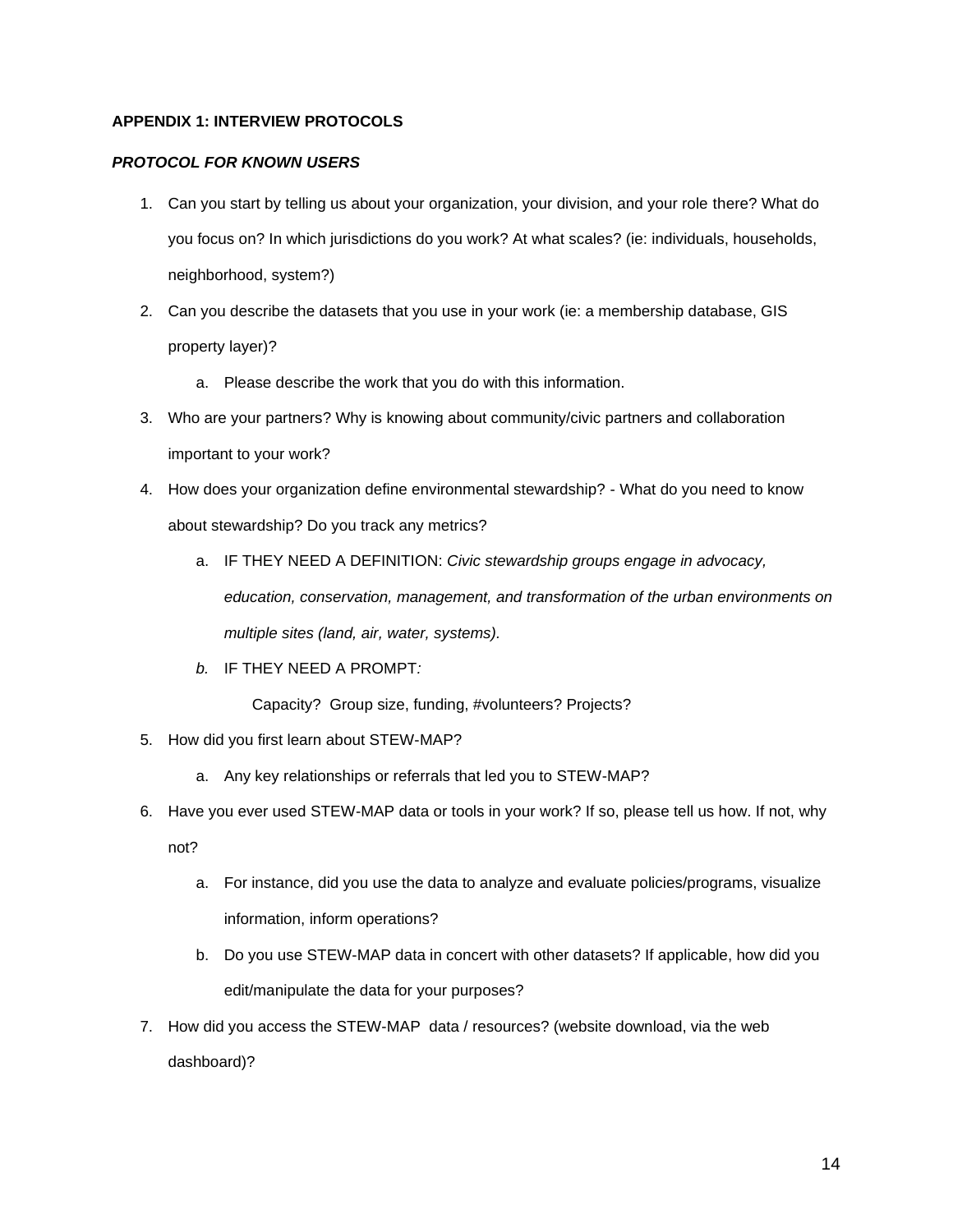- 8. Tell us about your user experience with the STEW\_MAP data and dashboard. (Were they easy to access? To interpret? To download? To synthesize with the other datasets you use?)
	- i. Were there any barriers to accessing or using the data?
	- ii. Did you do any additional data analysis using STEW-MAP beyond the data synthesis provided on the dashboard?
	- iii. As far as you are aware, do different members of your division or organization use the data and/or dashboard for different purposes than you?
- 9. What impacts did using STEW-MAP have on your work? How may your project outcomes have differed if you did *not* engage with STEW-MAP?
- 10. Any reflections on improvements that could be made to the STEW-MAP data? The STEW-MAP dashboard?
	- a. Would any additional products assist in your use of STEW-MAP (trainings, how-to's, interpretive reports)?
	- b. What spatial level would it be useful to have the data delivered in (census tract, neighborhood etc).
	- c. How would real-time information change the way you interact with and use STEW-MAP data?
- 11. Do you have plans to use STEW-MAP in future projects? How?
- 12. What would you like to know about stewardship, partners, and civic engagement that you don't currently understand? (ie more frequent -real-time- data updates, information on individuals, info about specific projects, information about schools etc.)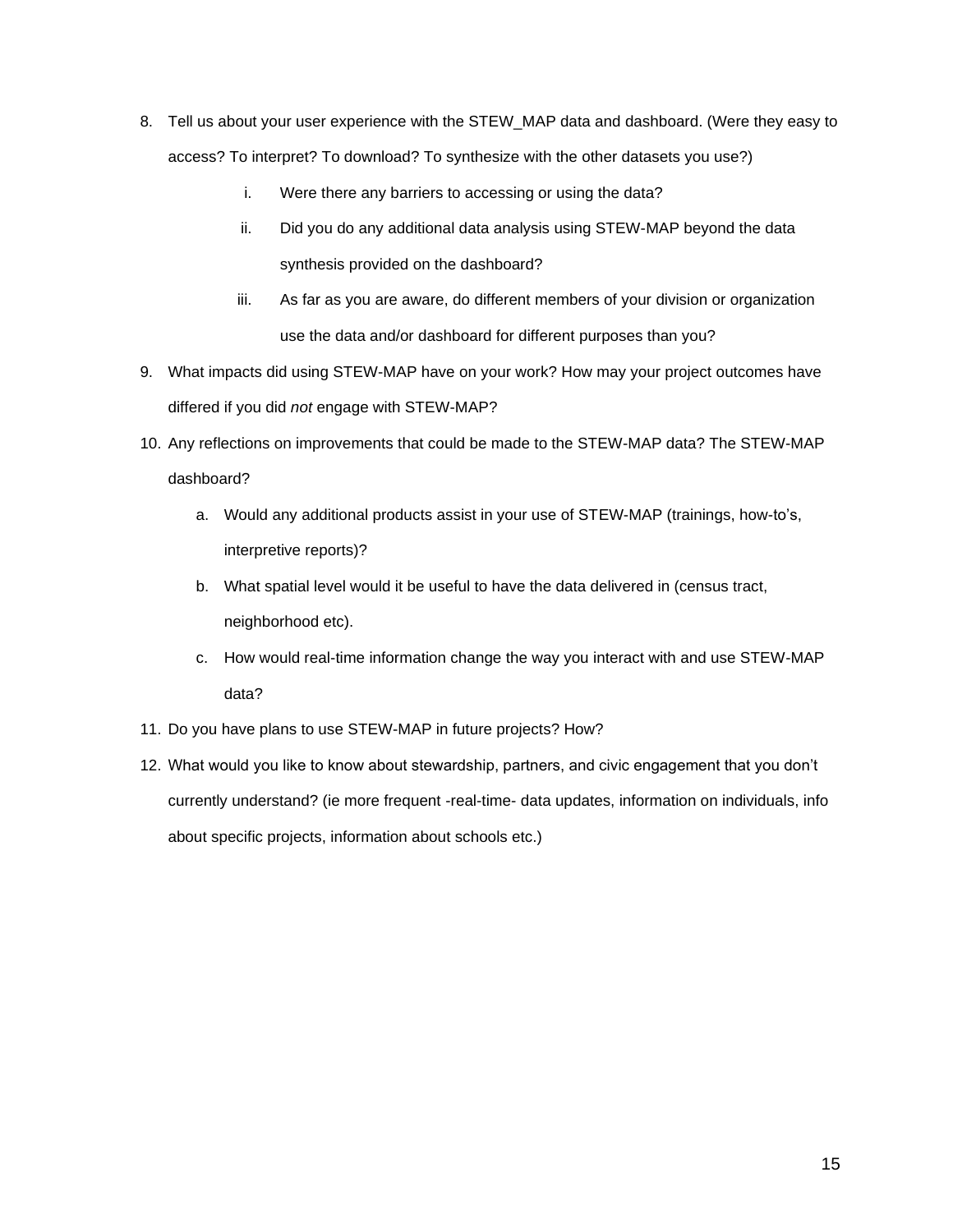#### *PROTOCOL FOR POTENTIAL USERS*

- 1. Can you start by telling us about your organization, your division, and your role there? What do you focus on? In which jurisdictions do you work? At what scales? (ie: individuals, households, neighborhood, system?)
- 2. Can you describe the datasets that you use in your work (ie: a membership database, GIS property layer)?
	- a. Please describe the work that you do with this information.
- 3. How do you currently access internal and external data to inform your work?
- 4. What is your data analysis need and capacity? Do you produce or process any data in-house?
- 5. How do you collaborate with partners and external organizations?
	- a. Why is knowing about community/civic partners and collaboration important to your work?
- 6. How does your organization define environmental stewardship? Do you currently track any stewardship metrics?
	- a. (IF THEY NEED A DEFINITION AS PROMPT: *Civic stewardship groups engage in advocacy, education, conservation, management, and transformation of the urban environments on multiple sites [land, air, water, systems]).*
	- *b.* IF THEY NEED A PROMPT*:*

Capacity? Group size, funding, #volunteers? Projects?

#### *(short presentation on STEW-MAP data types and dashboard)*

<https://usfs.maps.arcgis.com/apps/opsdashboard/index.html#/6221cdf315454ba49e78f5a189b59114>

- 7. Can you think of any ways that STEW-MAP data or the dashboard could be used in your work?
	- a. Which types of data would you be most interested in using? (spatial, characteristic, network, all?)
	- b. Would it be useful to have access to summaries and reports on findings? At what scale?